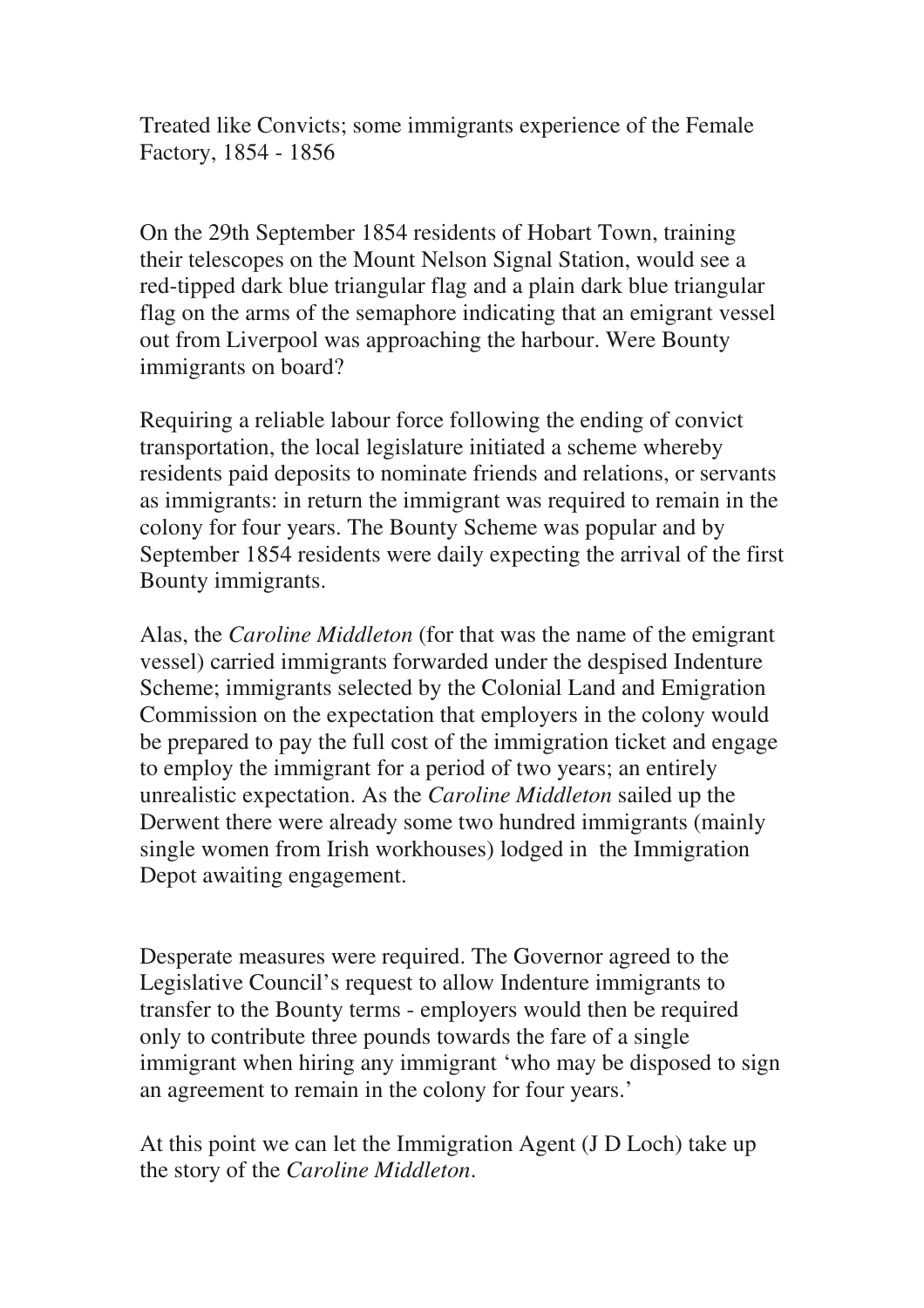The Emigrants [as he refers to them] by the *Caroline Middleton*  refused to sign the agreement to remain four years in the colony, and expressed their resolution to abide by the original agreement, although they were informed that the public would not engage them under it; and this they appeared, with few exceptions, determined to adhere to, some of them asking significantly how long the Government would maintain them, thus manifesting their belief that Government must give way, and eventually release them altogether from liability to repayment. Finding this, I sent on board a formal notification that, if any of the Emigrants continued to refuse to sign the four years' agreement and come under the reduced scale of deposits, - I should, at the expiration of the fourteen days, bind them out to any employers who would take them at any wages which might be offered. This induced some to give up the point, and gradually they all did so, the leaders following the example last with great reluctance; but the schoolmaster, who had been principally instrumental in obtaining the signatures, was always regarded with great aversion by the Emigrants, who termed him a traitor to his Country.

The Immigration Agent reported that immigrants regarded his office 'rather as gaolers than protectors' and tellingly recounts that 'it is a common expression among the young women when one of their number is engaged to say that she is "sold".' Clearly relations between such immigrant workers and their employers were unlikely to be harmonious, the immigrants/servants constantly challenged their conditions, while employers often resorted to the courts to enforce conditions of the '*Master and Servants Act*.'

## An editorial declared:

The immigrants, who have been awaiting hire at the depot, are certainly not of a description calculated to create a very favourable impression as to the care bestowed in their selection. Settlers have been obliged to seek the enforcement of some of the very wholesome provisions of the [*Master & Servants Act]*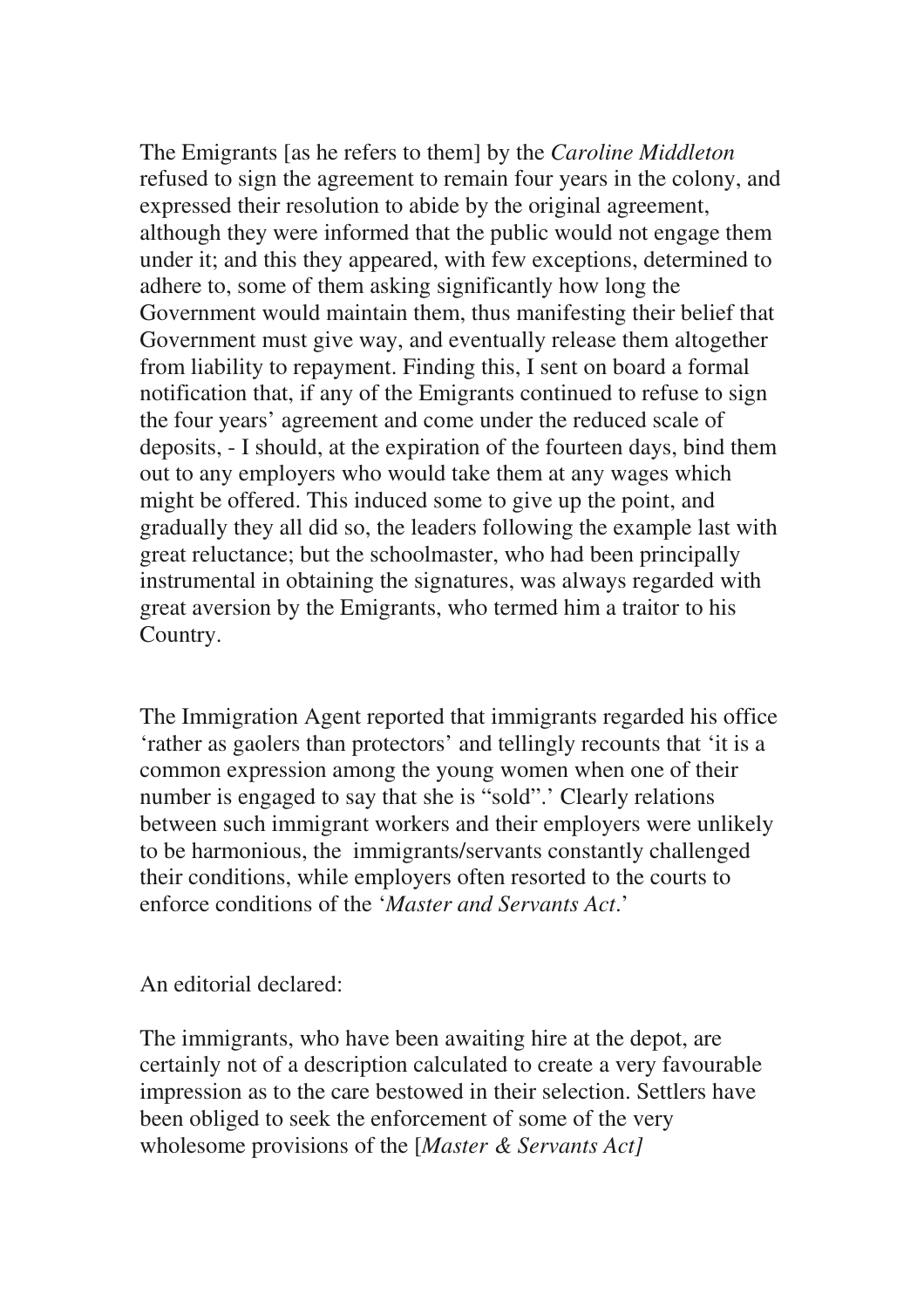What were these 'wholesome provisions'?

A magistrate could order Imprisonment with hard labour for any period not exceeding Three Months, or to forfeit the Whole or any portion of the Wage due or accruing or, at the Discretion of such Justice, to both such Punishments.

The *Hobarton Mercury* on 18th November 1854 reported one such case before the Police Magistrate at Hobart Town.

A fresh importation from the Emerald Isle rejoicing in the appellation of Anne McArdle, was charged by her mistress, Mrs Hamilton, of Macquarie St, with absenting herself without permission on 7th.

(Anne was a *Caroline Middleton* immigrant engaged on the 1st November).

Mrs Hamilton testified that Anne "had absented herself in a very summary manner, and remained absent for a considerable time." For good measure, Mrs Hamilton added that "she [that is Mrs Hamilton] had had reason to be dissatisfied with defendant's conduct, having rather too great a number of visitors."

Finding Anne guilty of a breach of the *Master and Servants Act*, the Police Magistrate committed Anne to prison for two months, with hard labour.

So, off went Anne to the Female Factory, joined a week or so later by Catherine Mahoney "a newly arrived immigrant from the Emerald Isle charged with refusing to work" and sentenced to 7 days imprisonment. Catherine Fitzpatrick was yet another Irish immigrant sentenced to 7 days imprisonment for refusing to obey a lawful command of her mistress. "She had been hired as a general servant . . . and positively refused to wash as that was not her work, it being too heavy for her, and on other occasions the girl had been insolent" so reads the report of her trial.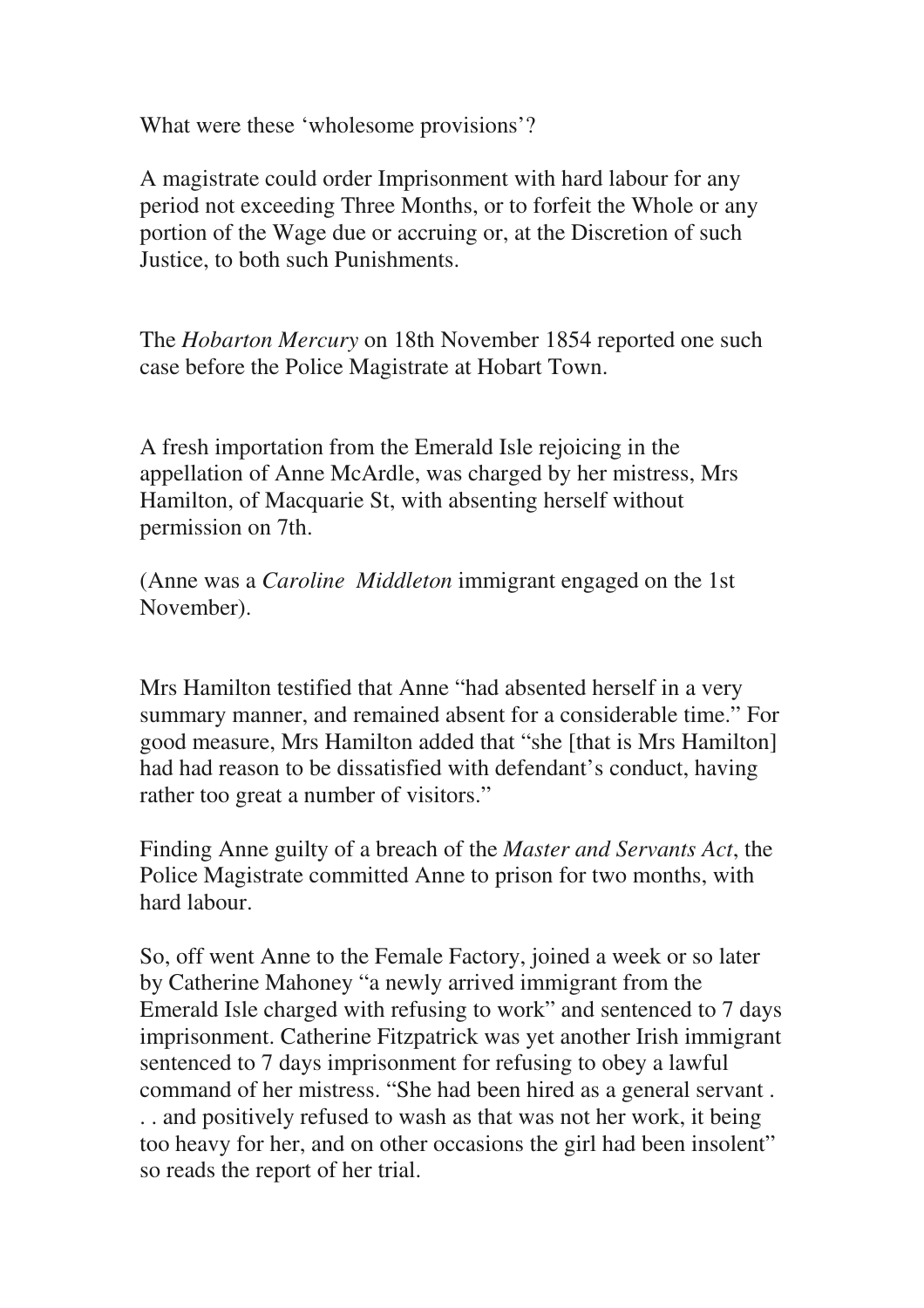Presumably Anne McArdle, Catherine Mahoney and Catherine Fitzpatrick and others were assigned to the "Free Division" in the Female Factory , where Anne, at least, was set to work at the wash-tub - 'that is considered hard labour' according to Matron Maccullough's evidence to the Hampton enquiry.

Henry Hollis began a campaign against the *Master and Servants Act*, with letters published in the *Hobart Town Courier* and with constant attendance at the Police Court; these activities leading to the formation of the Committee of the Working Classes, which at public meetings in April and May 1855 highlighted injustices in the system. Hollis claims that servant girls were daily being committed to the gaol, and Thomas Macdowell, a former newspaper owner and editor, made the claim that free female immigrant servants sentenced to gaol had their hair 'cut short'. The Catholic Bishop, Bishop Willson took up this issue directly with the Colonial Secretary, W.P.N.Champ, and a subsequent enquiry brought forth an emphatic denial of such a practice at the Female Factory. Details were provided of one instance where the medical officer had required frequent shaving of the head of one inmate and that another immigrant, had her head shaved while at the Colonial Hospital. In response, Bishop Willson arranged for Anne McArdle to attend the Colonial Secretary's Office and "to Mr Champ detailed the circumstances of her hair being cut".

A further enquiry was ordered, this time conducted by Colonel Last. No copy of Colonel Last's report has been found, but Bishop Willson was clearly not satisfied, and upon visiting the Female Factory 'found Eliza Boland [possibly not an immigrant] with her long hair cut from the back of her head, the same as Convicts.' Bishop Willson took particular exception to Colonel Last's remark that Anne McArdle 'had no reason to complain, as she was not disfigured by [the cutting off of her hair]'. Bishop Willson explained that Anne had to wear a cap, and that 'fellow servants declared she frequently wept of this account . . . The wearing of a cap by a female servant is considered to be, in this colony, a mark of degradation, as proof of the wearer having been in prison.'

Thereafter, the Governor, Sir Henry Fox Young, seems to have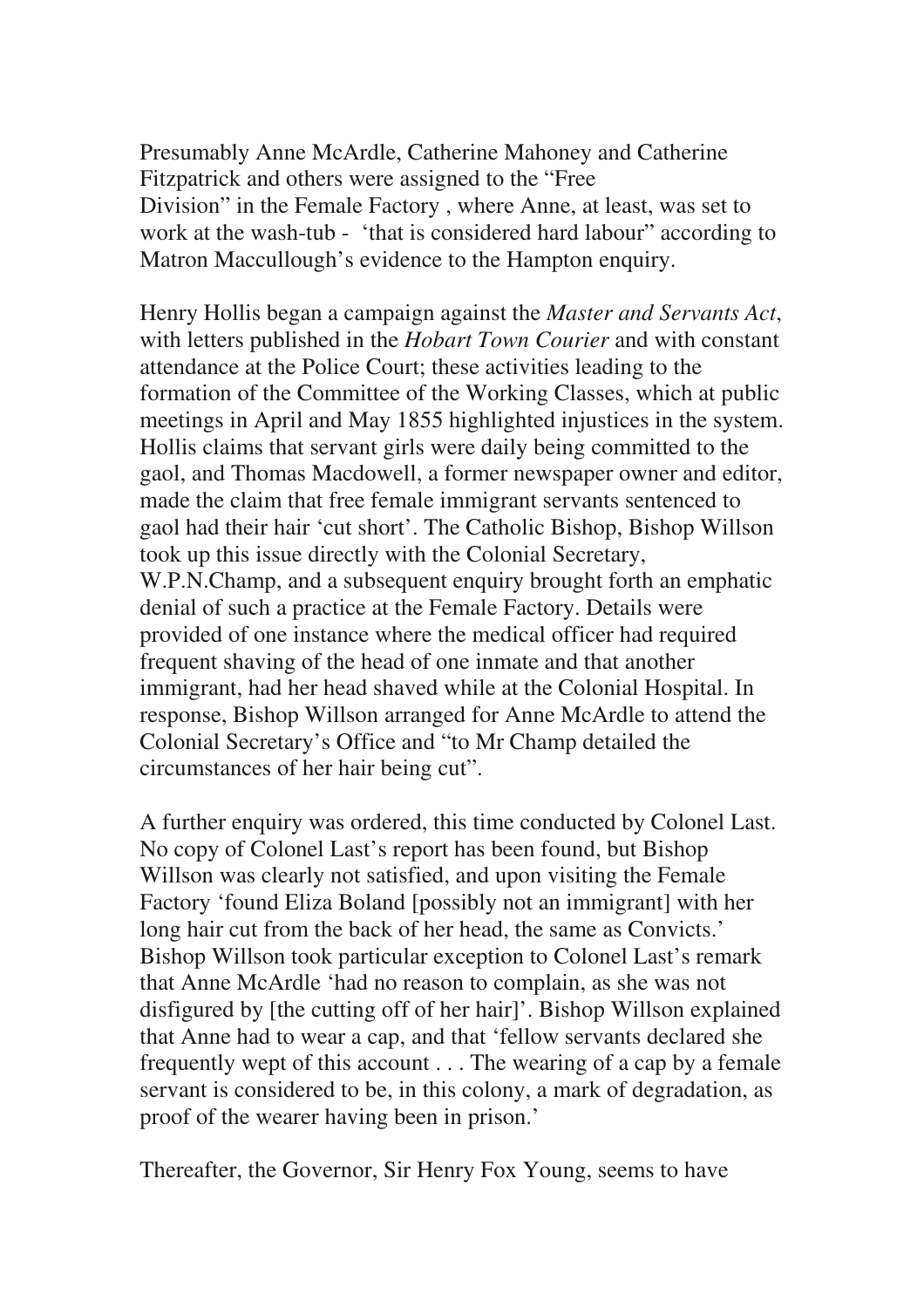taken a personal interest in matters pertaining to imprisonment of females offending against the *Master and Servants* Act*;* he banned the practice of hair cutting for ALL female prisoners, remitted the remainder of a sentence imposed on Ann Caldwell (actually a convict per *Duchess of Northumberland* in 1853, and not an immigrant by that vessel in 1854)) for absenting herself from her hired service, and in September 1855 authorised the release from prison of Mary Egan (an Indenture immigrant per *William Hammond*). But it seems that the Governor may have confused Mary Egan's case with that of Eliza Maguire.

Eliza Maguire's experience of the Female Factory was brief; she may not have even got beyond the administration area. Suspected of being an escaped felon, the test was to be presented to the authorities at the Female Factory to see if they recognised her. They didn't; she was an immigrant on the *Caroline Middleton* as she had stated. But the personal risks she had taken and the manner in which this case was used by Maxwell Miller to support his election campaign on behalf of the "working classes" suggest a deliberate, calculated, but highly risky, challenge to the authorities.

Maxwell Miller published his commentary upon Eliza Maguire's "Letter to the Editor" (remarkable for someone described in Immigration Records as being unable to read or write) in his newspaper, the *Tasmania Daily News*, on 12 June 1856, leading to numerous letters and articles in the *Daily News* and, providing a contrary view, the *Hobarton Mercury*. Eliza recounts how she had been hired at Hobart Town to go to Port Esperance; how she went aboard the steamer Culloden, was put ashore and lodged in the watch-house without a bed and 'where there were five or six constables in the same room' for three days; then taken to Franklin where the Assistant Police Magistrate, A E Walpole, ordered that she be forwarded to the Female Factory.

There is another account in a note made by the Governor, which does not identify Eliza, in the Colonial Secretary's Office files.

 I learnt today [6 September 1855] from Rt Revd Dr Wilson, R C Bishop, of a young woman of 20, of ill repute for chastity, ordered to the Female Penitentiary at Hobarton, for some breach of servitude to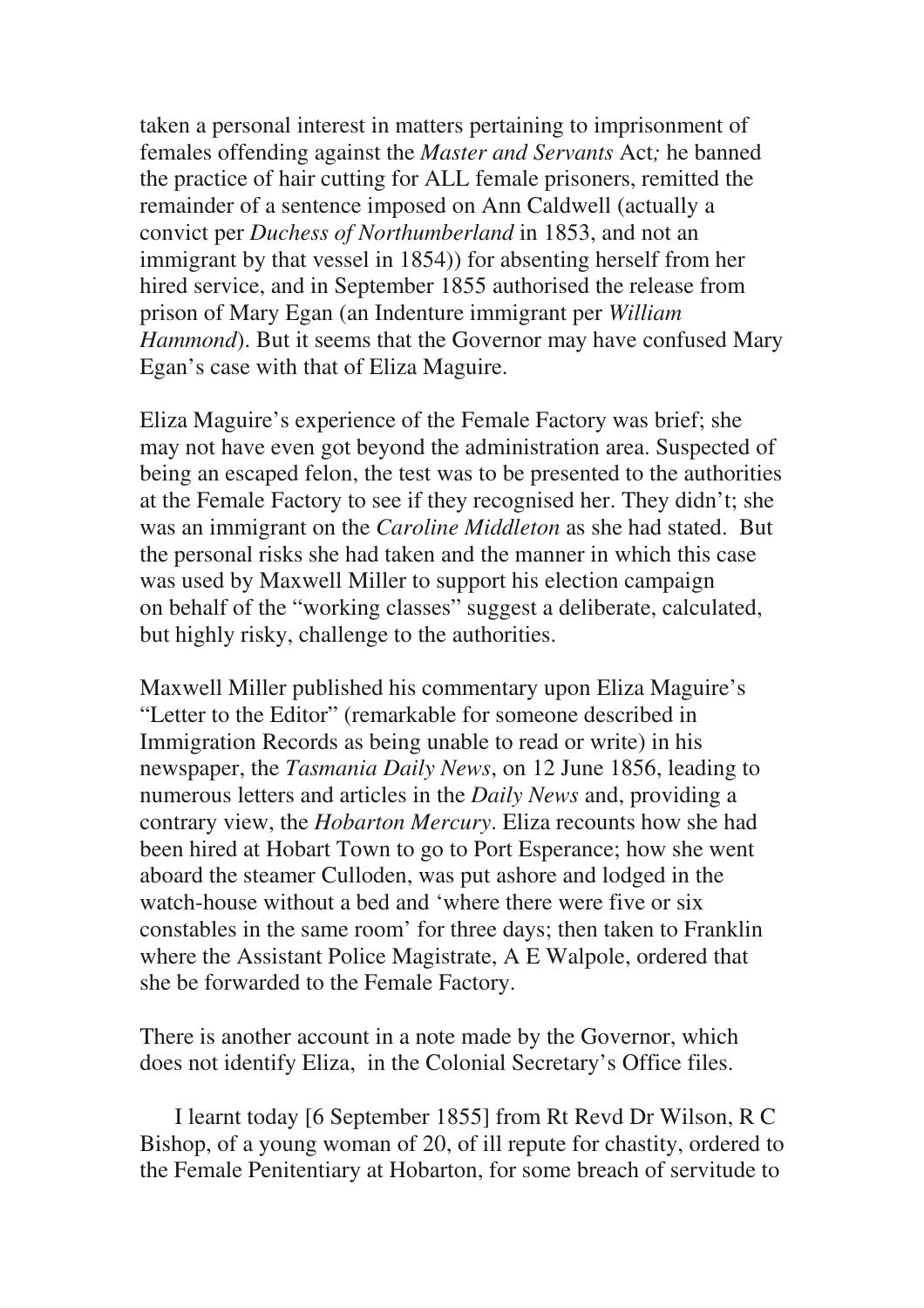her employer escorted by the Police overland, thro' a long densely timbered and infrequented road from the Huon, at considerable expense & toil and loss of time, and suffering of fatigue and hunger when for 10s fare on board the Culloden steamer, in charge of the Captain, Mate, or other person sworn in as a special Constable, she could have been economically to the public, and without unnecessary hardship conveyed by water under engagement for safe delivery at the Factory.

The Governor's concern for economy may be admirable; but following Maxwell Miller disclosures 'A Great Public Meeting' at the Amphitheatre in Murray Street was advertised for 30 June 1856 'for taking into consideration the conduct of the police authorities of the Huon district in reference to the case of a female servant named Eliza Maguire whose personal liberty was not only infringed but wantonly and grossly violated.'

Such agitation by the Committee of the Working Classes had some success, and when the *Master & Servants Act* was amended in 1856, imprisonment of female offenders for infringements under that act was forbidden.

It was not until the *Master & Servants Act* was again under review in 1887 that the penal provisions for male offenders was also removed. This prompted John Richards to reflect upon the campaign against the 1854 *Master & Servants Act* in a letter to the *Mercury*.

A young free girl, named Eliza Maguire, three months in the island, obtained a situation 30 miles from the city. She was charged with "impertinent language," was marched down to town in company of a single constable 30 miles through the bush, and was sentenced to have her hair cut off clean, to forfeit her two month's wages, and to be incarerated in gaol for three months. This incensed the newcomers and three of them of whom - forgive me - I was one, crried out an agitation for a twelvemonth shook the island.

John Richards' 1887 version of Eliza Maguire combines the treatment of perhaps three separate immigrants, so I am pleased today to be able to reinstate Anne MacArdle's role in the story